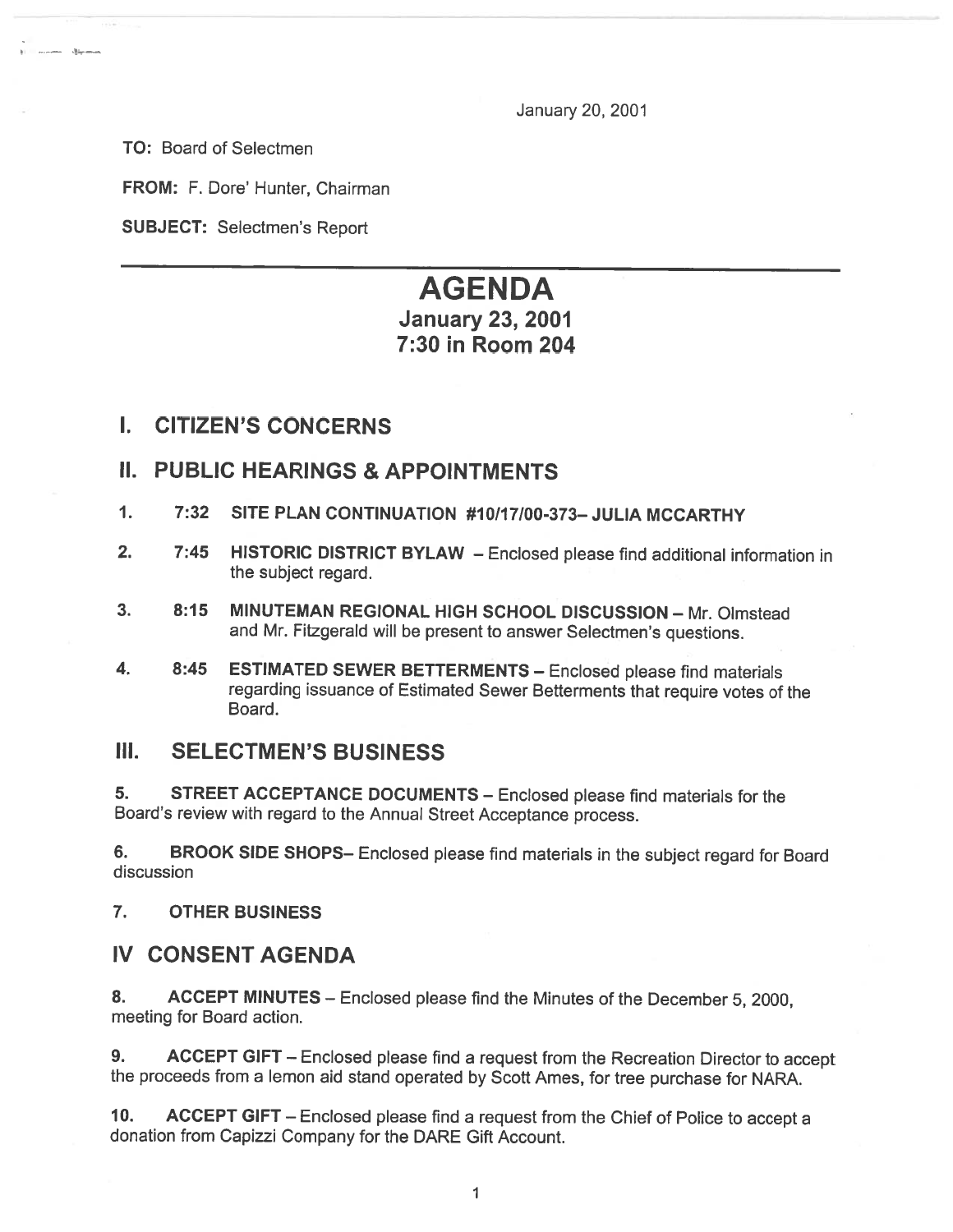11. FIRST TIME HOME BUYER RE-FINANCE REQUEST — Enclosed please find <sup>a</sup> reques<sup>t</sup> for approval of re-financing of <sup>a</sup> LIP Home for Board action.

## V. TOWN MANAGER'S REPORT

12. NEED FOR SPECIAL MEETING — FEBRUARY 27, <sup>2000</sup> — Enclosed please find <sup>a</sup> memo from staff in the subject regard.

#### ADDITIONAL INFORMATION

Enclosed please find additional correspondence that is strictly informational and requires no Board action.

#### FUTURE AGENDAS

To facilitate scheduling for interested parties, the following items are scheduled for discussion on future agendas. This IS NOT <sup>a</sup> complete Agenda.

February 6, 2001 February 20, 2001 — Superior Trading Co. March 6, 2001 — Street Acceptance Hearing, Site Plan — 55 Knox Trail March 20, 2001 April 2, 2001 Annual Town Meeting pre-meetings

#### GOALS 2000-2001

- 1. To obtain facilities plan and bring to Fall Town Meeting. (Dote')
- 2. Determine future of Vallencourt House 17 Woodbury Lane. (Herman)
- 3. Revisit the 2020 process and review make-up and consider expand or reduce the membership. (Peter)
- 4. Provide looking at salary levels in the organization, include liaison with Personnel Board (Trey /Peter)
- 5. Review Board of Health duties to expand its role so it becomes <sup>a</sup> more visible department. (Pam)
- 6. Formulate charge and suggested membership list for a "Long Range Planning Committee" (Ashton):

#### FY 2000 GOALS carried forward

- 7. Develop <sup>a</sup> comprehensive Beaver Nuisance policy (Pam)
- 8. Work with the Planning Board to implement the goals, objectives and strategies of the Master Plan update (Peter/Trey)

revised 9/26/00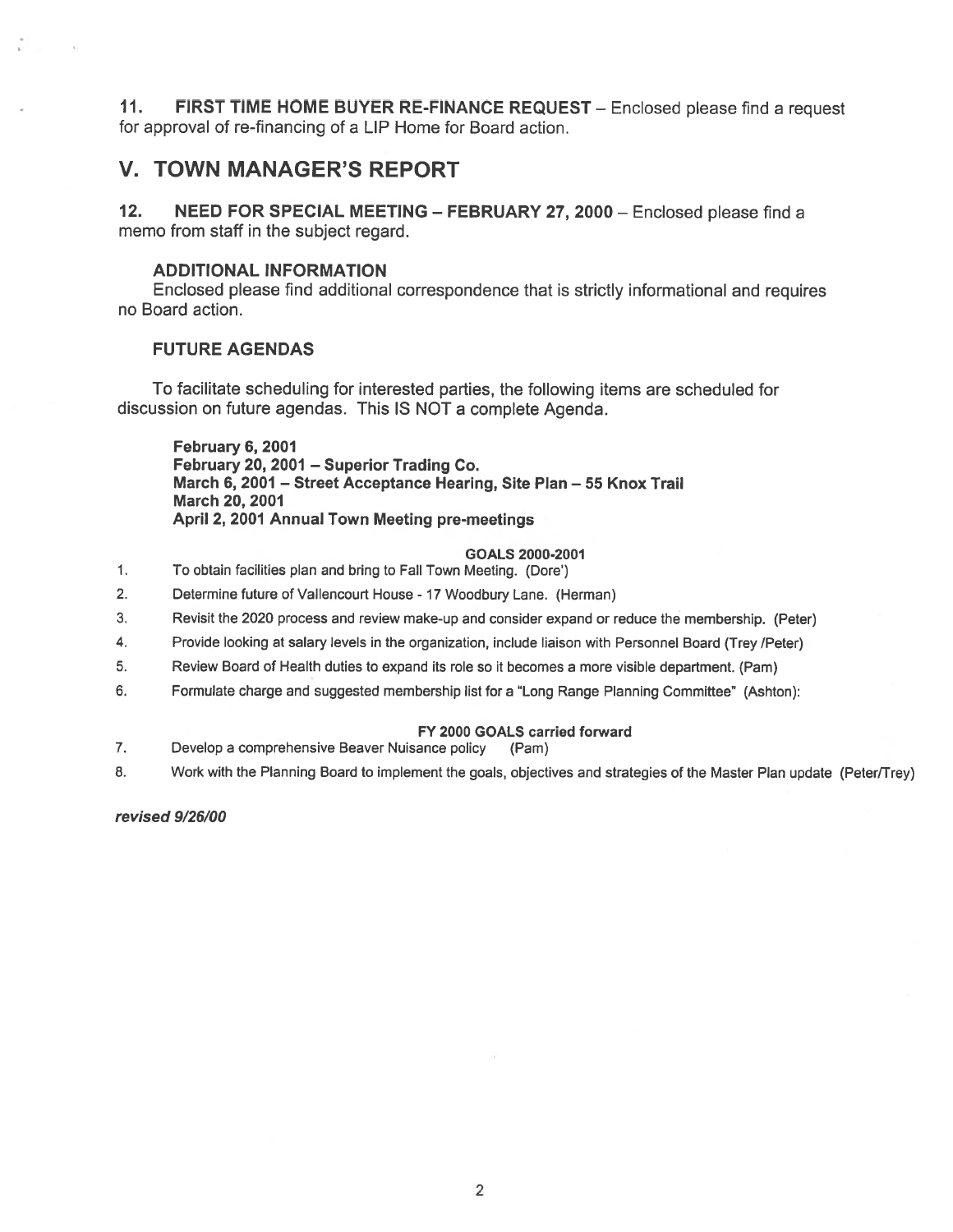| MAR 19 2001 |
|-------------|
|             |

# SELECTMEN'S MINUTES JANUARY 23, 2001

Present: F. Dore' Hunter, Peter Ashton, Trey Shupert, Herman Kabakoff, Pamela Harting-Barrat, Town Manager and Assistant were present. The Meeting was televised.

## CITIZEN'S CONCERNS

None Expressed

## PUBLIC HEARINGS & APPOINTMENTS

### JULIA MCCARTHY SITE PLAN #10/17/00-373 — 457 GREAT ROAD

Pam introduced the Site Plan proponen<sup>t</sup> and they outlined their <sup>p</sup>lans to have the current structure made into <sup>a</sup> commercial site or combined residential and commercial. They will need to provide <sup>7</sup> car spots and propose to close <sup>2</sup> of the three curb cuts on Great Road as well as rearranging the sidewalks. The Harris Street curb cut is propose<sup>d</sup> to remain open. They propose to use the existing landscaping. The <sup>p</sup>lan is that the use will be small office spaces. Pam asked about <sup>p</sup>lowing and they will provide an easement. She noted that the grave<sup>l</sup> under the riprap will help the recharge area as presented and would also have <sup>a</sup> seal so vehicle fluids could be contained.

Peter asked about the number of spaces, the actual number is <sup>9</sup> spaces and it was modified.

HERMAN KABAKOFF- Moved to close the hearing and to take it under advisement — PAMELA HARTING-BARRAT - Second UNANIMOUS VOTE

### HISTORIC DISTRICT BYLAW

Chairman Hunter opene<sup>d</sup> the discussion noting Mr. Canning's written correspondence and an oral comment by Wayne Friedrichs that he would suppor<sup>t</sup> this revised bylaw with one suggested change.

He outlined several areas that he had made changes and specific more detailed areas that are proposed to change.

Herman extended thanks for Dore's review and suggestions. He had <sup>a</sup> question about para 9.1.16 on II of 13. He wanted to know if his reading was consistent with what he understood regarding synthetic materials use.

Peter commented on the time Dore' has spen<sup>t</sup> on this project. He will send his comments by E-Mail.

Trey asked about timing what is the <sup>p</sup>lan leading up to town meeting. Dore' noted he will incorporate the changes and ge<sup>t</sup> them back to HDC and BOS and pu<sup>t</sup> them on the Warrant.

Selectmen's Meeting January 23, 2001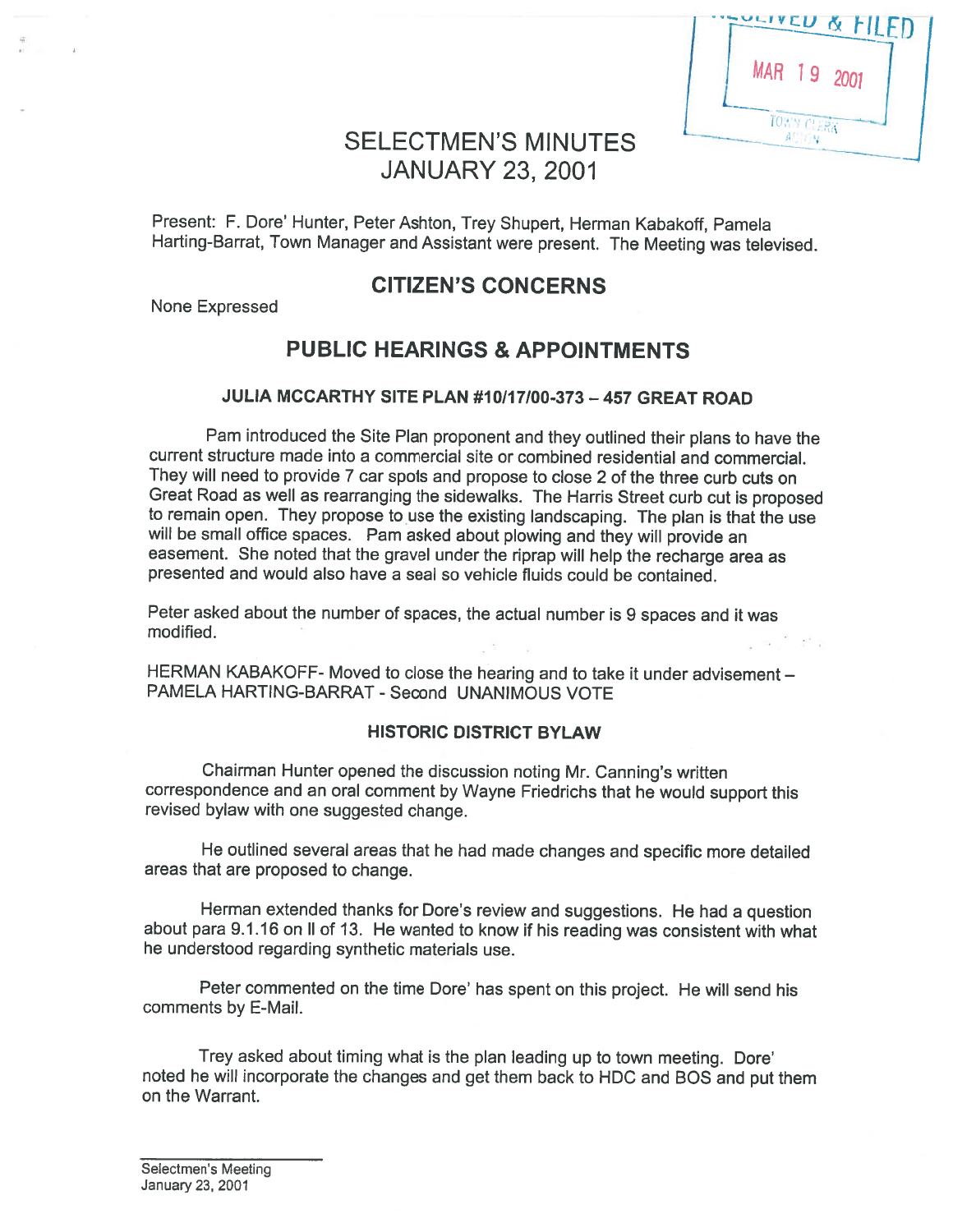Michela Moran, Robert McCall and Ann Forbes were presen<sup>t</sup> to discuss their review of the issue.

Mr. McCall stated that they want to work together to presen<sup>t</sup> something to the town meeting. They feel some items are enforcement changes which have the Building Commissioner make enforcement decisions. They were concerned that these changes were taken on by one selectmen instead of <sup>a</sup> committee. The types of issues such as parking require mote study. They think the diagram is typical in the districts and felt that they should have <sup>a</sup> committee look at the lots. They do want to work through in <sup>a</sup> cooperative manner to come to town meeting. He does not think this satisfactorily resolves the parking lot issue. He thinks this requires <sup>a</sup> joint committee dealing with this issue. They are prepared to endorse a number of the changes but are not prepared to suppor<sup>t</sup> others.

Dore' felt disappointed with their process and noted he did not receive <sup>a</sup> detailed response until tonight. They felt they did <sup>g</sup>ive <sup>a</sup> detail comment and noted that they were dumped with <sup>a</sup> voluminous bylaw for review. They too noted that they did not ge<sup>t</sup> all of the written comments from the open hearings. They noted that felt that more discussion would ge<sup>t</sup> them to the resolution. They offered to hold special meetings within their meetings to discuss this issue.

Anne Fanton thanked Dote' for version 5. She felt that it would be easier to have <sup>a</sup> copy with strikes-through and suggested if it goes to Town Meeting we should have <sup>a</sup> copy available. She felt one item, which needed more <sup>g</sup>ive and take, was the change in the view of the historic property. She also felt changes to residential parking and handicapped ramps would be reviewed during this review. She additionally felt that non-traditional materials needed more review. She feels that it is not appropriate for one Selectmen or the Board to revise the entire bylaw. She thinks it should by a committee.

Dore' answered several of her questions and clarified other issues in his proposal such as view from the street.

Lauren Rozenwig — Noted that Mr. Hunter is working toward making this easier for the residents. She also noted that HDC has <sup>a</sup> very valuable purpose. She felt that they are doing <sup>a</sup> good job and it gives <sup>a</sup> range of opinions. She wanted to see more control of paint color and at grade changes.

Sandra Whaley — She spoke about her experience with removal of buildings and additions and other changes as an owner of <sup>a</sup> home in the District. She found it only <sup>a</sup> bit cumbersome and that they need to be nitpickers and found that they are not unreasonable. She had gone to the CONS COM and they are just as <sup>p</sup>icky. She was concerned that we are handling this differently then other bylaw revisions.

Mr. McCall stated that there is currently <sup>a</sup> hardship and public safety exclusion included.

Selectmen's Meeting January 23, 2007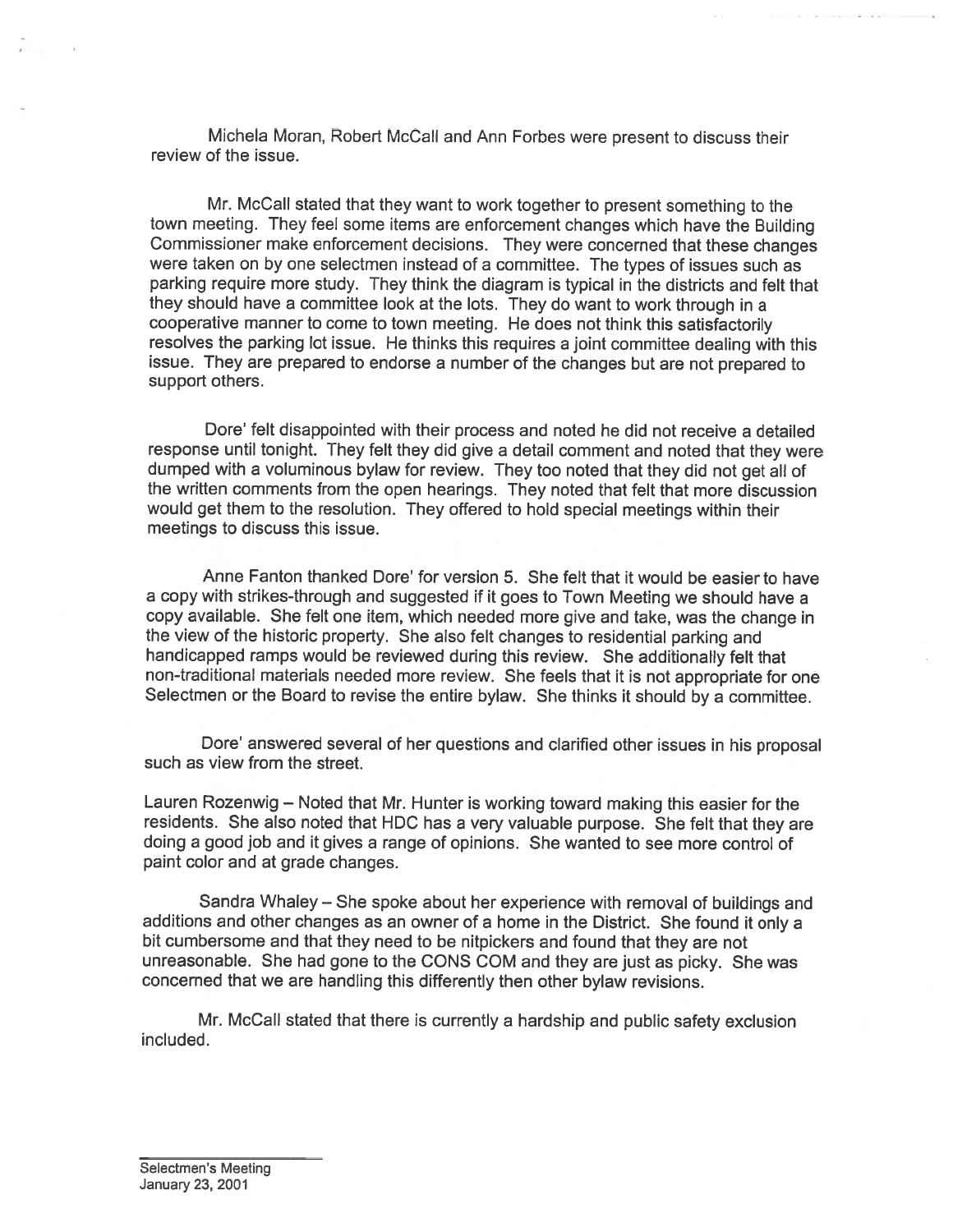Pam suggested <sup>a</sup> study committee, go over his work. She has not looked in to this. She feels that it should go to <sup>a</sup> full study committee before we move ahead. Dore' noted that perhaps we should as it has not proceeded the way he felt it should/would.

Trey wanted to make clarification comments. This was pu<sup>t</sup> on our goals list in <sup>1999</sup> and Dore' began the work. Trey said that when the split up our goals they all have committee assignments. This has been long process and they have had an oversight meeting with both HDC and HO and their combining as well as other issues. He feels the Board does have <sup>a</sup> good communication on his issue. He did however want to move this ahead this year.

Dore' felt that <sup>a</sup> study committee would be ok. He wanted <sup>a</sup> few days to extract items from HDC response, which could go forward. He assured them that this review was not taken up in dissatisfaction with anyone.

Peter suggested <sup>a</sup> two step process to reach agreemen<sup>t</sup> on what can go forward to Town meeting with direction that the study committee conclude the process before next town meeting.

### MINUTEMAN REGIONAL HIGH SCHOOL DISCUSSION

Acton's Minuteman Representative Charles Olmstead and Supt. Fitzgerald were presen<sup>t</sup> to discuss several items and gain the Board's support. They discussed the issues around Chapter <sup>74</sup> and recruitment purposes of ninth grade students. They noted that Acton has been supportive.

PETER ASHTON — Moved that the Board of Selectmen for the Town of Acton hereby endorses House Bill 266, 'An Act Providing for Expanded Access to Vocational Education, and requests that the State Legislature and the Governor promptly suppor<sup>t</sup> the bill and secure its passage on or before July 1, 2001. TREY SHUPERT — Second. UNANIMOUS VOTE.

Dore felt that <sup>a</sup> couple of years assessment by agreemen<sup>t</sup> and we might be able to save Minuteman. We need to figure out how we can fund them. Herman wanted to know more info before he could support. Fitzgerald noted that the best he can do now is to suppor<sup>t</sup> the Assessment by Agreement. Our enrollment went up and contribution went down. He has to wait for the State's numbers and growth calculation.

Peter felt we needed to suppor<sup>t</sup> this school the same way we suppor<sup>t</sup> our schools. He felt we should go forward eyes wide open. PETER ASHTON - Moved to Endorse Assessment by Agreement. TREY SHUPERT — Second. UNANIMOUS VOTE

### ESTIMATED SEWER BETTERMENTS

Doug Halley said we have taken <sup>a</sup> very close look at assessments and it has affected the number of units. The remaining 1399 units which will take on half of the commitments. They want to talk about non-profit properties and they would use the Board of Assessors records to determine what would be at that property address.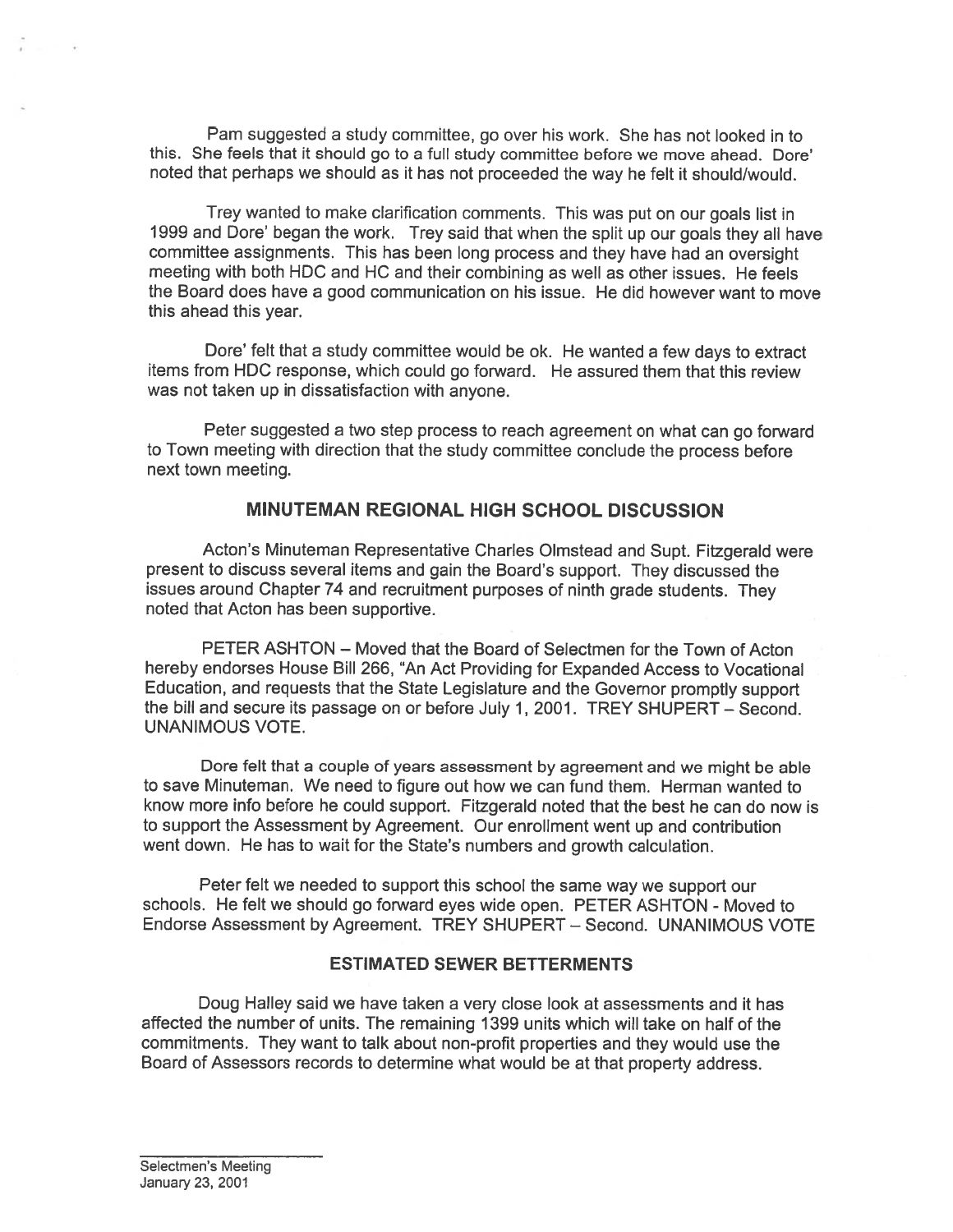He asked that the Board adopt <sup>a</sup> plan for Commercial properties and recommend Floor Area Ratio be used on the Burke property and on Grace use the FAR for technology and send the betterment under the bylaw.

Doug asked the Board to certify the Order for Construction for all the properties within the sewer project.

PETER ASHTON - Moved we approve the calculation for betterment assessments for non-profit uses in accordance with D10-2-b-(v) of the Town bylaws. TREY SHUPERT-Second. Three voting and 2 non-participating. UNANIMOUS VOTE

TREY SHUPERT - Moved we approve the calculation of betterment units for land used or zoned for industrial use, (Burke and W. R. Grace) in accordance with D10-2-b-(iv) of the Town Bylaws. PETER ASHTON — Second. UNANIMOUS VOTE.

TREY SHUPERT - Moved to vote the order of construction for all betterment units within the sewer area, in accordance with Chapter 83 Section 15B of the General Laws. HERMAN KABAKOFF - Second. UNANIMOUS VOTE

Debbie Gilpin Discovery Museum says that they made <sup>a</sup> commitment to maintain <sup>a</sup> small operation and not build additional buildings. They reques<sup>t</sup> that their assessment not include build out.

Brewster Conant — He asked if they are non-profit are they exemp<sup>t</sup> from betterment's. It was replied no.

Michlea Moran asked about their house museums and they are not really like <sup>a</sup> house they are open only 16 hours per year. They are mainly not heated and asked that they be calculated as <sup>a</sup> condo. They are completely non-profit.

Trey noted that we needed to pu<sup>t</sup> <sup>a</sup> notice in the paper, municipal quarterly or with the bill and <sup>a</sup> handout at town meeting so that change if any, be processed before the final numbers are prepared.

W.R Grace wanted to go on record as disputing their new assessment. They want more time to review this. They wanted to come to the Town to work this methodology and calculation. They did not feel basing it on build out would be appropriate. They reques<sup>t</sup> to defer the assessment until the land is developed under State law. They again, noted that they just wanted to go on record with their comments. The Board urged them to meet with Doug Halley.

## SELECTMEN'S BUSINESS

### STREET ACCEPTANCE

HERMAN KABAKOFF -Moved to go forward with procedure to have the streets mentioned made in to public ways at the next Town Meeting — TREY SHUPERT — Second - UNANIMOUS VOTE